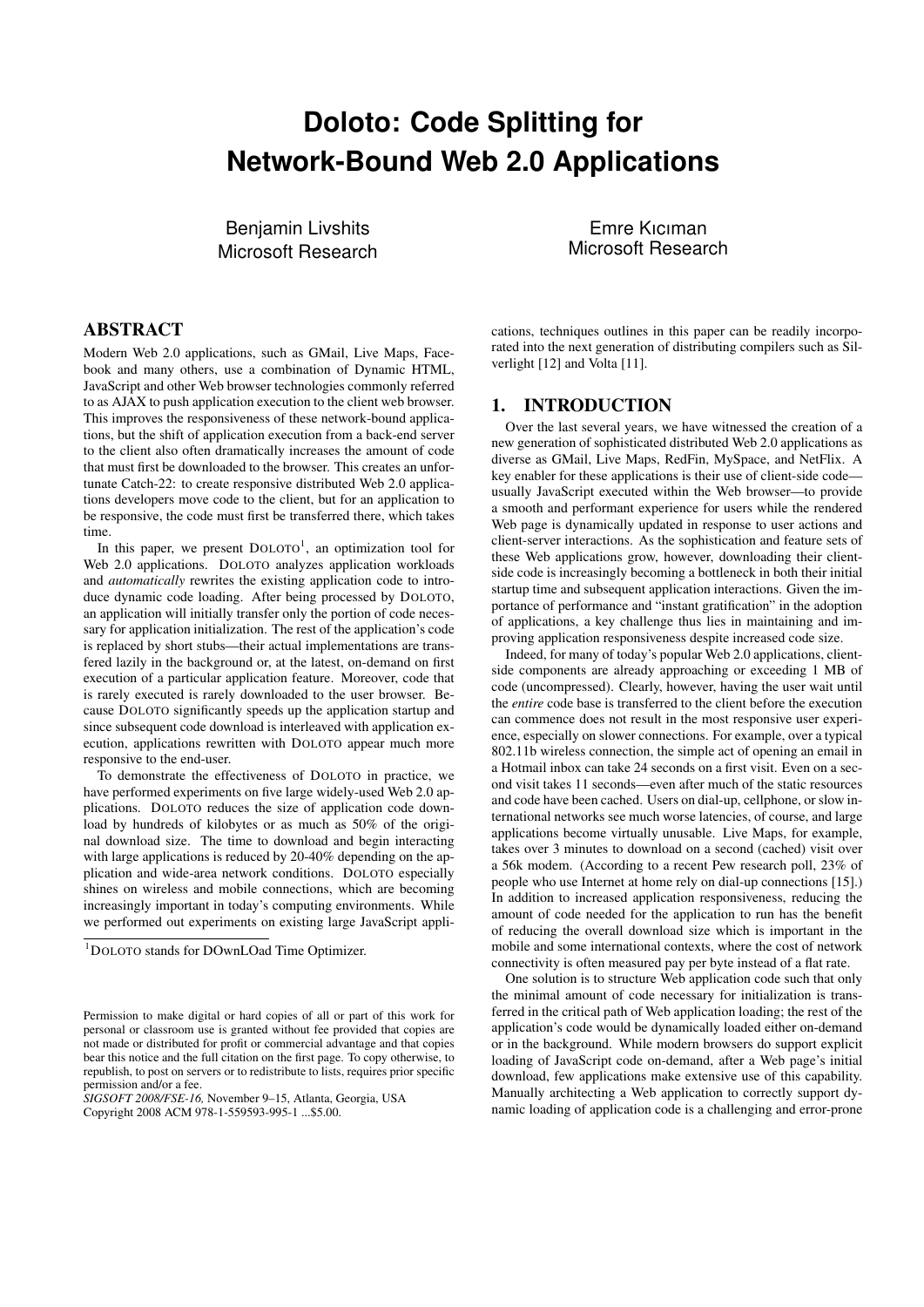process. Web developers have to track the dependencies between user actions, application functionality, and code components. They have to schedule background downloads of code at the appropriate times to avoid stalling a user's interactions. Finally, developers have to maintain and update the resultant code base as the application code and typical user workloads evolve.

### 1.1 Doloto

In this paper, we propose DOLOTO, a tool that performs automated analysis of Web application workloads and automatic code splitting as a means to improve the responsiveness of Web 2.0 applications and reduce their download size. DOLOTO takes as input the existing client-side code of a Web application and traces of application workloads, and then proceeds to output a rewritten version of application code.

Code splitting in DOLOTO is performed at the level of individual JavaScript functions, which are clustered together to form an *access profile* computed based on function access times computed in a *training phase* with the help of runtime instrumentation. Training is performed entirely on the client-side without the need to access the server. This allows for a quick estimation of potential DOLOTO improvements without affecting the existing deployment.

In the *execution phase*, access profiles guide the process of ondemand code loading. Additionally, code is transferred to the client via a background prefetching queue. Function definitions are replaced with short *stubs* that block to fetch actual function bodies whenever necessary. Doing so in a sound manner is quite tricky in a language such as JavaScript that supports high-order functions and the eval construct. In particular, to preserve the lexical scoping of function definitions in the original program, we still must eagerly transfer function *declarations*, however, function bodies are transferred lazily. DOLOTO effectively introduces dynamic code loading to applications that have been developed without it in mind.

We envision DOLOTO as a deployment-time tool that "repackages" existing Web application code to improve the end-user responsiveness. The developer may experiment several different access profiles and even deploy them in parallel to measure their effectiveness. Given an access profile approved by the developer, DOLOTO deploys a statically rewritten, optimized version of the original application on the server. We envision re-training and rewriting to only be necessary whenever there is a new application release of if the typical workloads change drastically.

To show the effectiveness of DOLOTO in practice, we have performed an evaluation on a set of five large widely-used Web 2.0 applications for a range of of bandwidth and latency values. The benefits of code splitting are particularly pronounced for slower, but increasingly common and important types of connections, such as wireless and mobile, where the execution penalty is especially high if the entire code base is blindly transferred to the client, especially if the user is paying for their connectivity per byte transferred. Moreover, in the international setting, achieving better application responsiveness often means choosing between building more data centers and creating more performant applications, and a tool like DOLOTO helps the developer with the latter.

In our experiments, DOLOTO reduces the size of application code download by hundreds of kilobytes or as much as 50% of the original download size. The time to download and begin interacting with large applications is reduced by 20-40% depending on the application and wide-area network conditions. Moreover, with background code loading enabled, the rest of the application can be downloaded *while the user is interacting with the application*; in our experiments it took 30-63% extra time compared to the original application initialization time for background prefetch to download the entire application code.

### 1.2 Contributions

This paper makes the following contributions:

- We propose code splitting as a means of improving the perceived responsiveness of large and complex distributed Web 2.0 applications within the end-user's browser. Effectively, DOLOTO introduces dynamic code loading into applications that have been designed without it in mind.
- We propose a runtime training technique and a clustering scheme for the collected data that automatically groups functions into clusters roughly corresponding to individual highlevel application features based on function access times.
- We describe a code rewriting strategy that breaks the code of JavaScript functions into small stubs that are transferred to the client eagerly and fetch remaining function bodies at runtime on-demand, without requiring application-specific knowledge or changes to existing code.
- We perform a detailed evaluation of DOLOTO for a set of five popular Web 2.0 applications and demonstrate the effectiveness of our techniques for a range of network conditions.

### 1.3 Paper Organization

The rest of the paper is organized as follows. Section 2 provides background on Web 2.0 applications and also gives an overview of common application construction patterns, motivating why code splitting is a good strategy for improving application responsiveness. Section 3 gives a description of our runtime training and code rewriting techniques. Section 4 discusses our experimental results. Finally, Sections 5, 6, and 7 describe related and future work and provide conclusions.

### 2. OVERVIEW

In this section, we provide background on the mechanics of code loading in Web applications, and illustrate how applications today take advantage (or not) of dynamic code loading to improve their user-perceived performance.

### 2.1 Mechanics of Dynamic Code Loading

In its most basic form, the client-side component of a typical distributed Web 2.0 application consists of a number of HTML pages that refer to resources such as images, cascading style sheets (CSS), and JavaScript code. The most natural way to transfer JavaScript files or, indeed, any resource is by specifying their names directly in HTML. This approach causes the Web browser to block until the entire code base is transferred to the client, leading to long pauses in application loading and execution. Before the advent of dynamic HTML, this was the only technique for client-side code loading.

Modern browsers, however, allow for *dynamic code loading*, where resources can be fetched on-demand from a server, using a remote procedure call over HTTP [25]. Just like with data, the code in question may be fetched as a string and then executed using eval using the XmlHttpRequest object, as shown in Figure 2.

Dynamic code loading enables application architectures in which only a small portion of the code — the basic application framework — is transferred to the client initially. The rest of the code is loaded dynamically at a later point. Some JavaScript programming toolkits have begun to include basic support for dynamic code loading in order to support these scenarios. For example, the Dojo Toolkit [2], modeled after the Java class loader, provides a small bootstrap script dojo.js and enables dynamic loading through a library function dojo.require("dojo.widget.\*").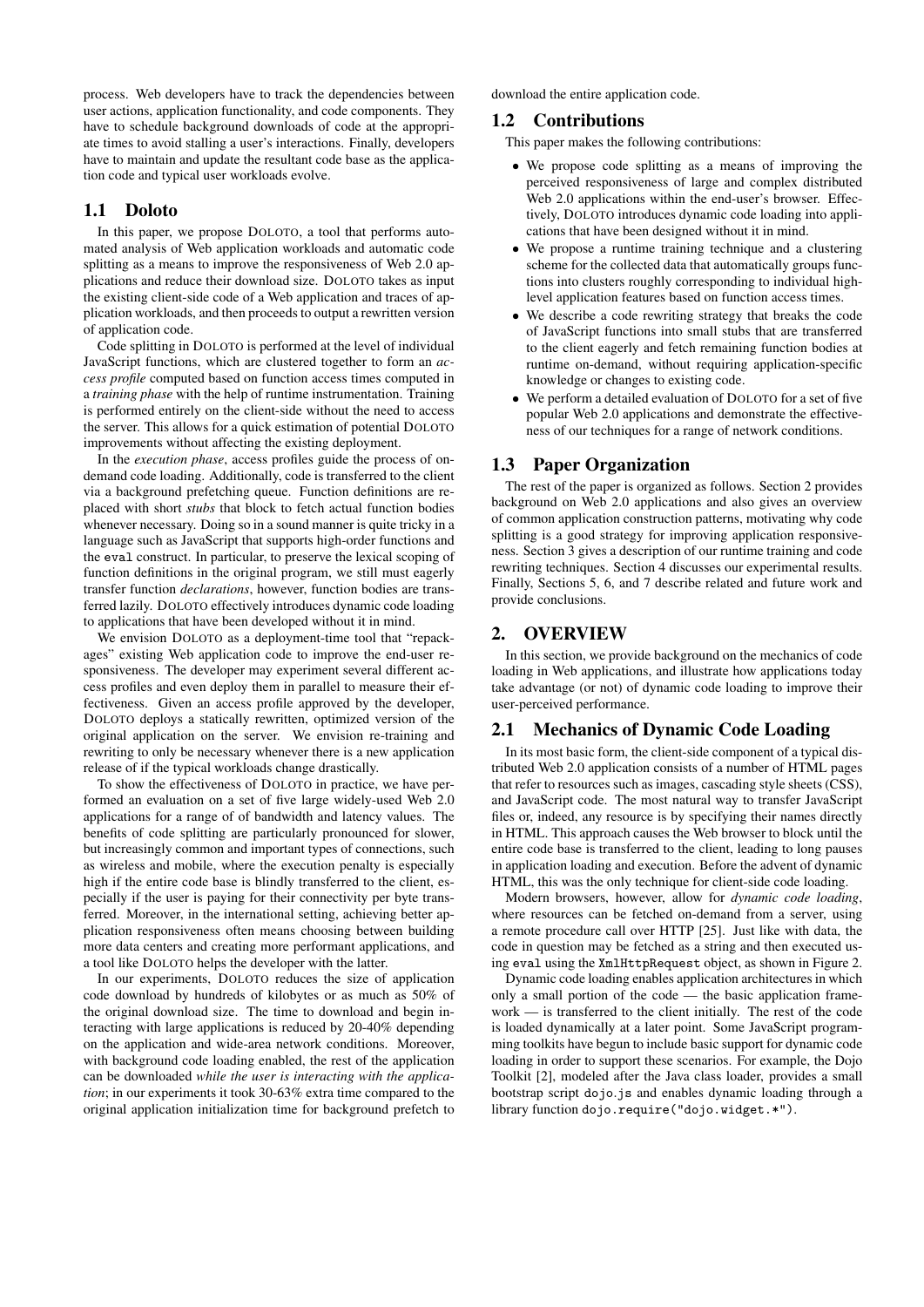

Figure 1: Size breakdown of different Web 2.0 application components. Provided sizes are given in KB after gzip compression.

```
var xhr = new XmlHttpRequest():
// synchronous AJAX call to fetch function foo
xhr.open("http://code.server.com/code=foo", false);
xhr.send(null);
```

```
// code is returned from the server as text
var code = xhr.responseText;
```

```
// eval is used to get a function closure for foo
var foo = eval(code);
// proceed to use newly loaded function foo
var x = f \circ \circ (3):
```
Figure 2: Dynamic downloading of JavaScript code.

Despite this support for dynamic code loading in the underlying JavaScript language and toolkits, building an application that successfully exploits dynamic code loading to improve user-perceived performance is a difficult task. In the next several subsections, we show how today's Web 2.0 applications are structured to load their code and point out opportunities for improvement.

### 2.2 Dynamic Code Loading in Practice

It is important to point out that JavaScript is often the dominating component of a Web 2.0 application download. To illustrate this point, we have collected size statistics for a range of popular applications, as shown in Figure 1. The figure shows the breakdown of (compressed) sizes for different application components. The largest two categories of resources by far are JavaScript code and images. In the remainder of this section we describe how some representative applications address the issue of code loading.

### *2.2.1 All-at-once Loading: Bunny Hunt*

Bunny Hunt is an application with a relatively small JavaScript code base of 17 KB. This application takes an extreme approach to resource loading. During the application splash screen, it preloads all the relevant code and images. Essentially, Bunny Hunt's approach to resource usage is fully conservative: the entire network transfer cost is paid upfront. By downloading every single resource, including both JavaScript code and image files while the splash page is loading, page rendering can never block waiting for either of these types of resources. While the opposite extreme would be to download every resource on demand, most applications fall somewhere in between.

### *2.2.2 Dynamic Loading: Pageflakes*

A contrast to Bunny Hunt is the Pageflakes application, an industrial-strength mashup page providing portal-like functionality. While the download size for Pageflakes is over 1 MB, its initial execution time appears to be quite fast. Examining network activity reveals that Pageflakes downloads only a small stub of code with the initial page, and loads the rest of its code dynamically in the background. As illustrated by Pageflakes, developers today can use dynamic code loading to improve their web application's performance. However, designing an application architecture that is amenable to dynamic code loading requires careful consideration of JavaScript language issues such as function closures, scoping, etc. Moreover, an optimal decomposition of code into dynamically loaded components often requires developers to set aside the semantic groupings of code and instead primarily consider the execution order of functions. Of course, evolving code and changing user workloads make both of these issues a software maintenance nightmare.

### *2.2.3 Typical Monolithic Application: Live Maps*

Live Maps is an example of a large, feature-rich application, providing multiple-views of maps and satellite photos, driving directions, business search, vector drawing capabilities, advertising, and more. It loads over 200 KB of code compressed or over 900 KB uncompressed on the initial page load. While the entire code base is downloaded upfront, only a fraction of it is executed on the initial page load. Furthermore, code execution takes place in "bursts": while the entire JavaScript file is available on the client, some functions are executed right away, as indicated by the initial block, some are executed within 100 ms. Many functions are not executed until triggered by user interaction (such as a request for driving directions, clicking a button, or performing map search) and in many common usage scenarios, these functions will not be needed at all.

### 3. DOLOTO ARCHITECTURE

The goal of DOLOTO is to automate the process of optimal code decomposition. DOLOTO's processing of application code automatically handles language issues such as closures and scoping; DOLOTO's analysis discovers an appropriate code decomposition for the likely execution order of functions. As a consequence of this sort of automation, developers no longer have to manually maintain the decomposed version of the application as the application or typical usage scenarios change, but simply re-apply the analysis and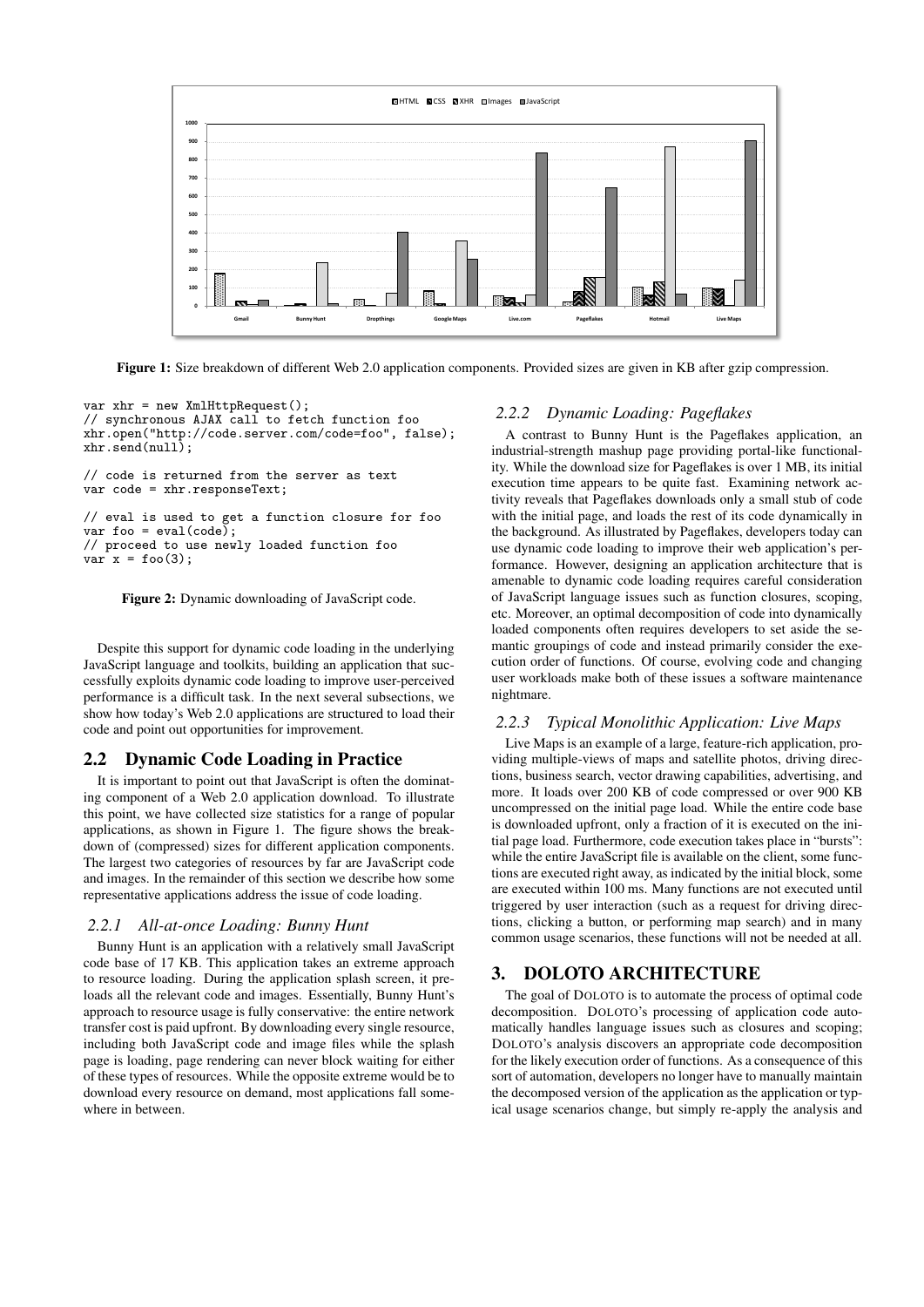| <b>Doloto: Clustering Information Summary</b>                              |                                                                                                                                                                                                                                                                                                                                                                         |                                                                                                                                 |                |         |                  | $\overline{\mathbf{x}}$                   |
|----------------------------------------------------------------------------|-------------------------------------------------------------------------------------------------------------------------------------------------------------------------------------------------------------------------------------------------------------------------------------------------------------------------------------------------------------------------|---------------------------------------------------------------------------------------------------------------------------------|----------------|---------|------------------|-------------------------------------------|
| -Training summary                                                          |                                                                                                                                                                                                                                                                                                                                                                         |                                                                                                                                 |                |         |                  |                                           |
|                                                                            | There are 6 clusters for http://maps.live.com/ (window ID 11395600)<br>Cluster c1 containing 96 functions with a total size of 26,300 bytes<br>Cluster c2 containing 652 functions with a total size of 309.615 bytes<br>Cluster c3 containing 188 functions with a total size of 49,569 bytes<br>Cluster c4 containing 113 functions with a total size of 25.589 bytes |                                                                                                                                 |                |         |                  | ×                                         |
| Training summary   Cluster details                                         |                                                                                                                                                                                                                                                                                                                                                                         |                                                                                                                                 |                |         |                  |                                           |
| Cluster                                                                    | <b>Function name</b>                                                                                                                                                                                                                                                                                                                                                    | LIRE                                                                                                                            | First use time |         |                  | Size Line Cha A                           |
| cluster c1 of size 96                                                      |                                                                                                                                                                                                                                                                                                                                                                         |                                                                                                                                 |                |         |                  |                                           |
| c1 for winid 11395600 Anonymous                                            |                                                                                                                                                                                                                                                                                                                                                                         | http://maps.live.com/                                                                                                           | 1204742171525  | 69      | $\alpha$         |                                           |
| c1 for winid 11395600 SetLiveDomain                                        |                                                                                                                                                                                                                                                                                                                                                                         | http://maps.live.com/                                                                                                           | 1204742172509  | 546     | 126              |                                           |
| c1 for winid 11395600 IsParentAccessible                                   |                                                                                                                                                                                                                                                                                                                                                                         | http://maps.live.com/                                                                                                           | 1204742172509  | 172 113 |                  |                                           |
| c1 for winid 11395600 LaunchSurveyWindow                                   |                                                                                                                                                                                                                                                                                                                                                                         | http://maps.live.com/                                                                                                           | 1204742172509  | 1.043   | 70               |                                           |
|                                                                            | c1 for winid 11395600 Web.Browser. Private.MozillaFilterSub                                                                                                                                                                                                                                                                                                             | http://sc1.maps.live.com/js/atlascompat.js                                                                                      | 1204742172712  | 405     | 99               |                                           |
| c1 for winid 11395600 EstablishMode                                        |                                                                                                                                                                                                                                                                                                                                                                         | http://sc1.maps.live.com/is/atlascompat.is                                                                                      | 1204742172712  | 254     | 125              |                                           |
|                                                                            | c1 for winid 11395600 Web.Browser.AttachMozillaCompatibility                                                                                                                                                                                                                                                                                                            | http://sc1.maps.live.com/is/atlascompat.is                                                                                      | 1204742172712  | 4.501   | 119              |                                           |
| c1 for winid 11395600 _VERegisterNamespaces                                |                                                                                                                                                                                                                                                                                                                                                                         | http://sc1.maps.live.com/js/atlascompat.js                                                                                      | 1204742172712  | 317     | 10 <sup>10</sup> |                                           |
| c1 for winid 11395600 Web Browser is Mozilla                               |                                                                                                                                                                                                                                                                                                                                                                         | http://sc1.maps.live.com/is/atlascompat.is                                                                                      | 1204742172712  | 48      | 43               |                                           |
| c1 for winid 11395600 Anonymous                                            |                                                                                                                                                                                                                                                                                                                                                                         | http://sc1.maps.live.com/mapcontrol.ashx?mkt=en-us&v=1.3.20071113130328.94                                                      | 1204742188681  | 161     | $\alpha$         |                                           |
| c1 for winid 11395600 Anonymous                                            |                                                                                                                                                                                                                                                                                                                                                                         | http://sc1.maps.live.com/mapcontrol.ashx?mkt=en-us&v=1.3.20071113130328.94                                                      | 1204742188681  | 68      | 00               | 24                                        |
| c1 for winid 11395600 Anonymous                                            |                                                                                                                                                                                                                                                                                                                                                                         | http://sc1.maps.live.com/mapcontrol.ashx?mkt=en-us&v=1.3.20071113130328.94                                                      | 1204742188681  | 40      | $\alpha$         | 9¢                                        |
| c1 for winid 11395600 i                                                    |                                                                                                                                                                                                                                                                                                                                                                         | http://sc1.maps.live.com/mapcontrol.ashx?mkt=en-us&v=1.3.20071113130328.94                                                      | 1204742188681  | 191     | $\infty$         |                                           |
| c1 for winid 11395600 c                                                    |                                                                                                                                                                                                                                                                                                                                                                         | http://sc1.maps.live.com/mapcontrol.ashx?mkt=en-us&v=1.3.20071113130328.94                                                      | 1204742188681  | 141     | $\infty$         |                                           |
| c1 for winid 11395600 b                                                    |                                                                                                                                                                                                                                                                                                                                                                         | http://sc1.maps.live.com/mapcontrol.ashx?mkt=en-us&v=1.3.20071113130328.94                                                      | 1204742188681  | 166     | $\alpha$         |                                           |
| c1 for winid 11395600 Anonymous                                            |                                                                                                                                                                                                                                                                                                                                                                         | http://sc1.maps.live.com/mapcontrol.ashx?mkt=en-us&v=1.3.20071113130328.94                                                      | 1204742188681  | 89      | $\infty$         | <b>R</b>                                  |
| c1 for winid 11395600 Anonymous                                            |                                                                                                                                                                                                                                                                                                                                                                         | http://sc1.maps.live.com/mapcontrol.ashx?mkt=en-us&v=1.3.20071113130328.94                                                      | 1204742188681  | 82      | 00               | $\mathbf{a}^*$                            |
| c1 for winid 11395600 GetManifestUrl                                       |                                                                                                                                                                                                                                                                                                                                                                         | http://sc1.maps.live.com/mapcontrol.ashx?mkt=en-us&v=1.3.20071113130328.94                                                      | 1204742188681  | 67      | 00 <sup>1</sup>  | a-                                        |
| c1 for winid 11395600 Anonymous                                            |                                                                                                                                                                                                                                                                                                                                                                         | http://sc1.maps.live.com/mapcontrol.ashx?mkt=en-us&v=1.3.20071113130328.94                                                      | 1204742188681  | 57      | $\infty$         | 24                                        |
| c1 for winid 11395600 Anonymous                                            |                                                                                                                                                                                                                                                                                                                                                                         | http://sc1.maps.live.com/mapcontrol.ashx?mkt=en-us&v=1.3.20071113130328.94                                                      | 1204742188681  | 70      | $\infty$         | 25                                        |
| c1 for winid 11395600 Anonymous                                            |                                                                                                                                                                                                                                                                                                                                                                         | http://sc1.maps.live.com/mapcontrol.ashx?mkt=en-us&v=1.3.20071113130328.94                                                      | 1204742188681  | 67      | <b>OO</b>        | RC.                                       |
| c1 for winid 11395600 Msn VF RrowserInfo.                                  |                                                                                                                                                                                                                                                                                                                                                                         | http://sc1.mans.live.com/mancontrol.ashx?mkt=enuts&v=1.3.20071113130328.94                                                      | 1204742188681  | 454     | $\infty$         | $\mathbf{r}$                              |
| -Clustering granul arity presets<br>C Coarse<br>G Medium<br>○ Fine-grained | Clustering parameters<br>Cluster size threshold: 25 KB                                                                                                                                                                                                                                                                                                                  | <b>Oseconds</b><br>Gap between clusters: 5.000 seconds<br>0 <sub>ms</sub><br>$\sim$<br>$\sim$<br>$\sim$<br>$\mathbf{r}$<br>n KB | $\sim$         |         |                  | 15 seconds<br>1000 ms<br>$\sim$<br>100 KB |

Figure 3: DOLOTO training tool that allows the developer to adjust clustering settings and training thresholds.

decomposition as necessary.

DOLOTO's primarily targets feature-rich Web applications such as Live Maps. The code base of these applications is growing as they expand to provide functionality once reserved for traditional desktop software. Unfortunately, the latency cost of downloading this additional code is paid whether or not the additional features are used. This suggests that splitting the code of these features out, and dynamically loading them outside the critical-performancepath of initialization is likely to improve initial page loading times.

### 3.1 Overview

DOLOTO processing consists of two phases, the training and the execution phase described in the rest of this section. The training phase of DOLOTO's processing consists of running the application with its client-side JavaScript component instrumented to collect function-level profile information. The result of this training is an *access profile*, a clustering of original functions by time of their first use. In our implementation, training is performed by observing a user performing a fixed workload, although it is possible to train in a distributed manner, by combining workloads from multiple users with varying workloads, resulting in better code coverage and higher quality access profiles.

Access profiles may be either static, determined during initial training, or dynamic, being updated continuously and adjusting to operating conditions during application deployment. In DOLOTO, we present the profile information to the developer so that they can tweak the training parameters and review the resulting clusters. Notice that depending on how the application is executed, different cluster decompositions may make sense: for an application that is deployed on mobile devices, small clusters are appropriate, whereas going to the server to fetch a cluster consisting of only several kilobytes of code is probably wasteful for a Web application running on a desktop computer. Next, DOLOTO proceeds to statically rewrite existing application JavaScript code based on a given access profile to split the existing code base into small stubs that are transferred eagerly and the rest of the code that is transferred either on-demand or in the background using a prefetch queue.

The basis for our approach is to rewrite every JavaScript function

 $f(x)$  with a stub that in its simplified version looks as follows:

```
function f(x){
    var real_f_text = blocking_download("f");
    var real_f_func = eval(real_f_text);
    return real_f_func.apply(this, arguments);
}
```
Where blocking\_download is a synchronous call that retrieves the body of function f from the server. A network call is made only once per cluster: if the body of f has already been transferred to the client either on-demand or background code loading, blocking download returns it immediately. We proceed to eval the body at runtime and apply the resulting function to the arguments that are being passed into f. We refine and optimize this simplified pseudo-code in Section 3.3.1. The execution phase of DOLOTO is illustrated in Figure 5.

### 3.2 Collecting Access Profiles

At its core, our instrumentation approach is based on the ability to parse and instrument JavaScript code and to insert timestamps that allow us to group functions into clusters by the time of their first access. Our instrumentation machinery is based on a proxybased JavaScript rewriting platform provided by AjaxScope [7]. This approach allows us to use a local proxy to obtain timing information for external sites that we do not have access to. The beginning of every function is instrumented to record the timestamp as well as the size of the function. At runtime, timestamps are collected by the instrumentation DOLOTO proxy and post-processed to extract the first-access time  $ts<sub>i</sub>$  for every function  $f<sub>i</sub>$  that is observed at runtime. To avoid excessive network traffic, timestamp data is buffered on the client before being sent over to the training proxy. We refer the interested reader to the AjaxScope paper for details of JavaScript instrumentation.

The list of timestamps is sorted and traversed to group functions into clusters  $c_1, \ldots, c_n$ . As we are traversing the sorted list we are looking to terminate the current cluster  $c_i$  at function  $f_i$  according to the following criterion:

$$
ts_{i+1} - ts_i > T_{gap} \land size(c_j) > T_{size},
$$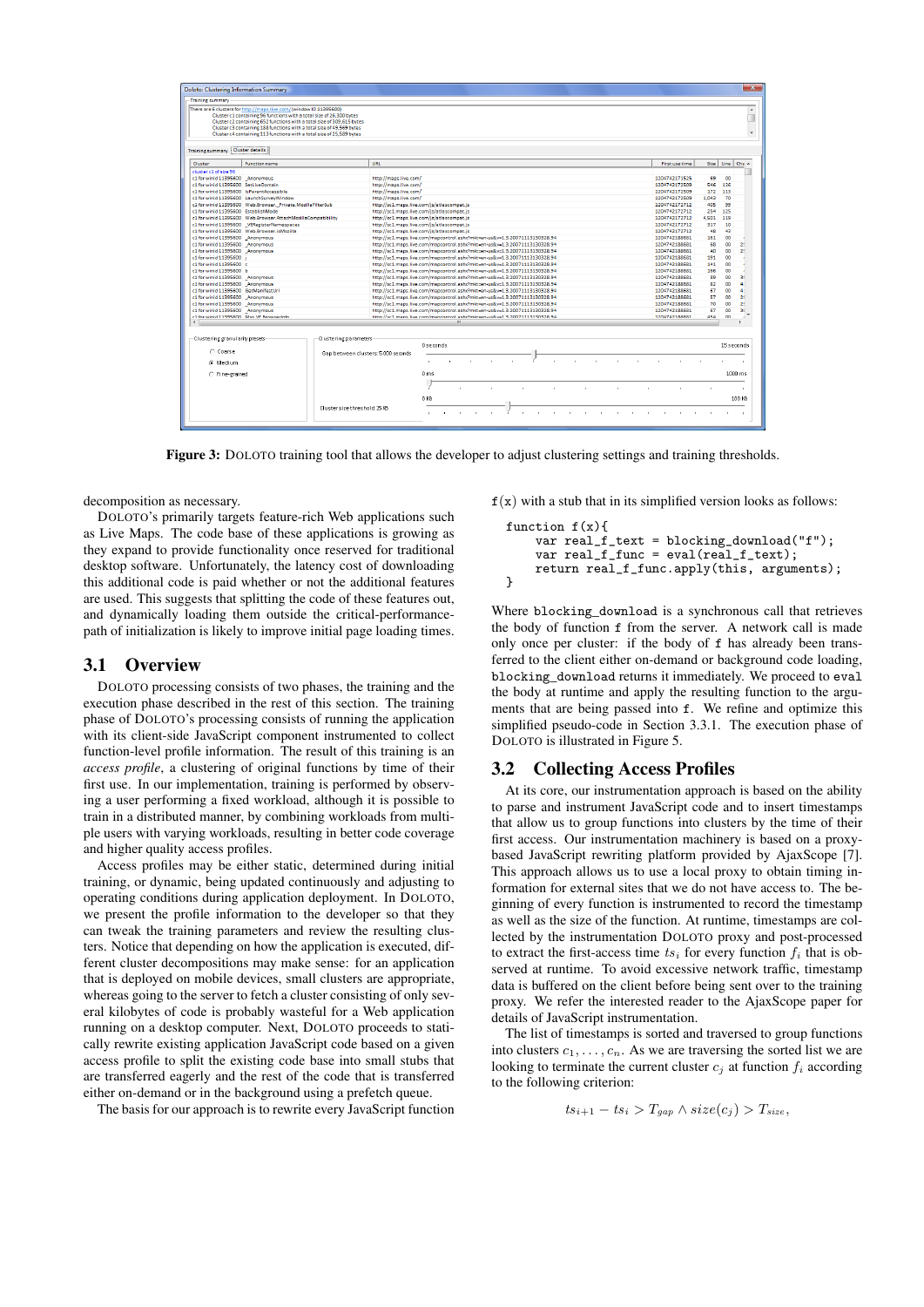i.e. the time gap between the two subsequent functions exceeds the predefined gap threshold  $T_{gap}$  and the size of the current cluster exceeds the predefined size threshold  $T_{size}$ . Note that we disregard the original decomposition of functions into files: functions from different JavaScript files may and do end up belonging to the same cluster because of temporal proximity to each other.

Note that as with any runtime analysis, a potential weakness of this approach is that some code may not be used for the workload we apply: for instance, if the "help" functionality of an online mapping application is not utilized during the training run, functions implementing this functionality will be group into an special cluster ⊥. As part of the process, map

$$
\mathcal{P}: \{f_1,\ldots,f_k\} \to \{c_1,\ldots,c_n,\perp\}
$$

from functions to clusters is saved as the access profile.

In practice, the cluster decomposition changes drastically depending on the threshold values. In our experiments in Section 4 we favored threshold settings that produced about a dozen clusters that roughly correspond to high-level application activities. For instance, the activities of the initial page load, double-clicking on the map, moving the map around, asking for directions, printing the map for Live Maps may each be grouped in their own cluster.

However, for an application that is likely to run in a mobile setting where the user might be paying for byte transferred, producing many clusters of a few kilobytes each is actually a good idea. It is also common to have slightly different versions of the same application for different browsers, so performing training for each browser separately, and then using the appropriate application version based on the execution environment is the right approach.

Examples above illustrate that there is no "perfect" access profile and that the access profile should be customized based on how the application is likely to be used. Moreover, a small benchmark can be injected into the beginning of the application run to determine the network and CPU conditions for a particular user; this information can be cached on the client for subsequent application runs. Based on this data, the application will proceed to download one of several application versions. However, unlike the current practice of developing a separate "mobile" version of an application, all versions would be based on the same code.

### 3.3 Code Rewriting

As mentioned above, the basis of our approach is to replace original JavaScript functions with short stubs and then fetch (potentially large) function bodies either on demand or whenever extra bandwidth becomes available. The client-side component of a Web 2.0

```
// read access profile
\{c_1, \ldots, c_n, \perp\} = read_clusters();
// for each file js
foreach ( js \in application ) {
    transfer DOLOTO helper functions
    // for each function f
    foreach ( f \in in js ){
         if ( isLarge(f) && (f \notin c_1) ) {
             replace f with stub for f
         } else {
             transfer f verbatim
         }
    }
}
```
Figure 4: Pseudo-code for server-side processing in DOLOTO.

application consists of a set of JavaScript files; JavaScript code may also be included directly in HTML, but each inline script block is conceptually treated as a separate file. Each JavaScript file consists of top-level code that is executed unconditionally and a set of function declarations. Each function declaration in its turn may contain top-level code as well as local function declarations.

The pseudo-code for our server-side processing is shown in Figure 4. For each file we rewrite with DOLOTO, we start by injecting helper functions such as blocking\_download, etc. that are required for dynamic code loading, background code prefetch, and generating stub code on the client. Next, for every function in the file, we decide whether to transfer it verbatim or to replace it with a stub. This decision is based on the length of the function (in practice we only rewrite functions that are longer than 50 characters) and whether the function is in the first cluster  $c_1$ , which we transfer eagerly, i.e. without stubbing.

### *3.3.1 Client-Side Execution*

The client-side execution of the rewritten application is affected by DOLOTO in the following way.

- When a new JavaScript file is received from the server on the client, we let the browser execute it normally. This involves running the top-level code that is contained in the file and expanding stubs that correspond to declaration of toplevel functions contained therein, as further explained in Section 3.3.4.
- When a function stub is hit at runtime.
	- if there is no locally cached function closure, download the function code using helper function blocking\_download, apply eval to it, and cache the resulting function closure locally;
	- apply the locally cached closure and return the result
- When the application has finished its initialization and a timer is hit, fetch the next cluster from the server and save functions contained in it on the client.

### *3.3.2 Illustrative Example*

We first illustrate DOLOTO rewriting with examples and then describe implementation details and important corner cases of local functions and function closures as well as optimizations to reduce both the runtime overhead as well as the size of the code that needs to be transferred to the client.

Figure 7 illustrates how function rewriting works by showing the result of rewriting global functions f1 and f2 shown in Figure 6 that both belong to cluster c1. In our discussion below we focus on function f1; function f2 is treated similarly:

- 1. For each function, DOLOTO turns its body into a short stub shown on lines 1–10 (our example uses longer variable names for clarity). The stub first invokes the guard for the cluster the function belongs to (c1 in this case). This is a blocking action that only returns after the body of the function has been saved in the global associative array func.
- 2. Next, the function body is retrieved as text and evaluated using the eval construct of JavaScript. Note that the call to eval is performed in the same scope as the original function definition for f1 on line 5. This way, since the body of f1 refers to global variable g, at the time of applying eval, variable g will be resolved properly. This is why we cannot, for example, perform the eval of the original function body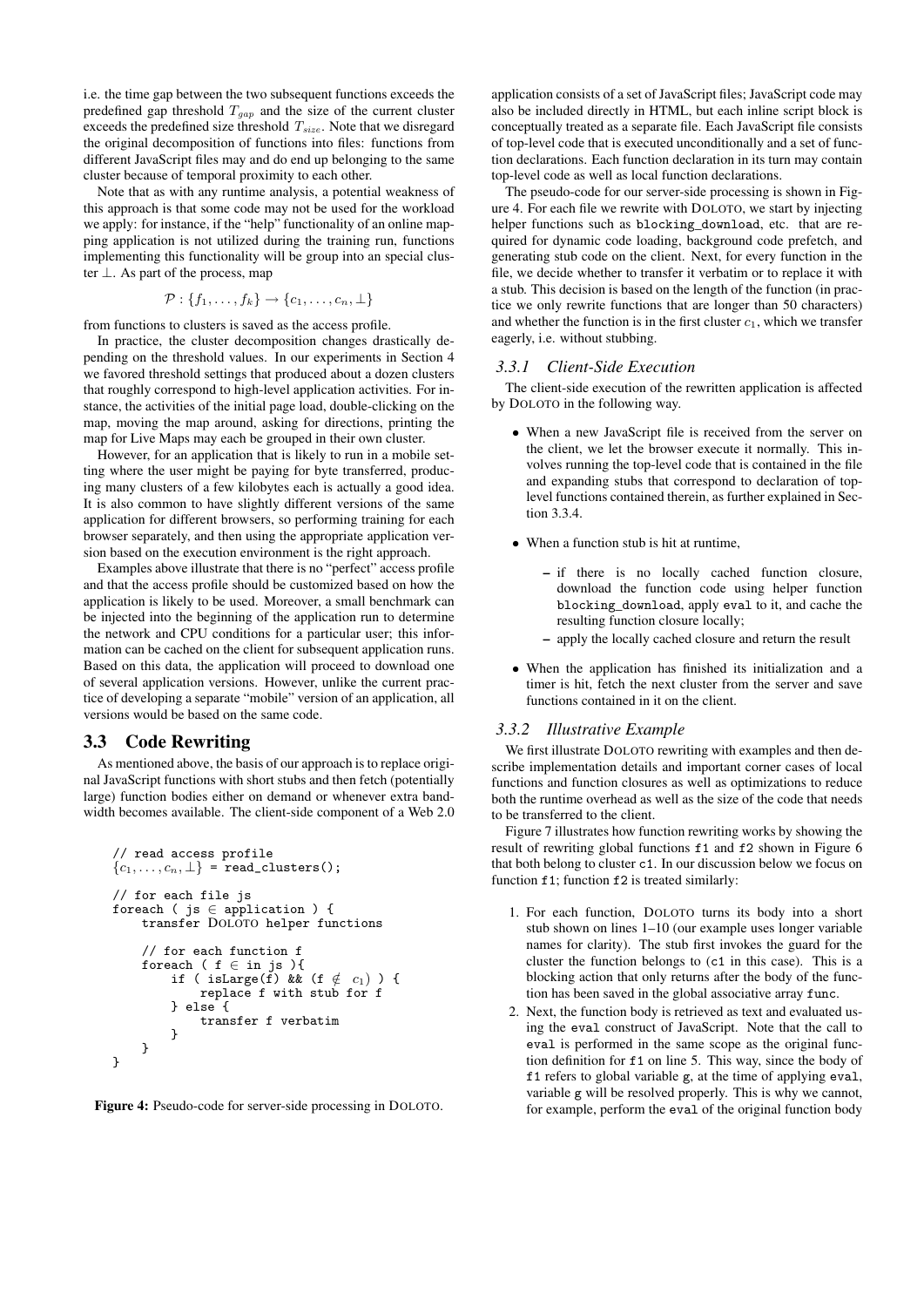## **Server Client**



Figure 5: Execution phase of of DOLOTO: the left hand side of the picture shows code located on the server migrating to the client, shown on the right hand side. The execution phase relies on profiles computed during the training phase.

```
var g = 10;
function f1(y){
    var x = g + y;
    ...
    return ...;
}
function f2(z){
    ...
    return ...;
}
```
Figure 6: Example before DOLOTO rewriting.

within the guard function and return the closure corresponding to the actual code of f1. The result of the eval call is saved in global variable real\_f1 so that the if body is only entered once per function.

3. Lastly, on line 9 we return the result of applying the real function body stored in real\_f1 to the original set of arguments (variable y in this case) on object this.

### *3.3.3 Runtime Optimizations*

Additionally, for the example above, we perform the following optimizations at the time of rewriting to reduce the runtime overhead experienced by the rewritten code compared to the original.

- Reassigning function value. As an optimization tactic, we assign the closure returned from eval to f1 on line 6. This way, the second invocation of  $f1$  will go directly to the original code completely circumventing our rewriting. However, things are more complicated in the presence of function aliasing: if a references to f1 was obtained prior to f1 being executed, then the guarded version of f1 may still be called through that reference, so it is unsafe to eliminate it completely.
- Guard elimination. Before existing, guard\_cluster\_c1 "eliminates itself" by assigning the empty closure to global variable guard\_cluster\_c1 on line 34. This way, the guard body will only be executed *once per cluster*. For instance, if function f2 is invoked after f1, the guard will be a no-op.

```
\begin{array}{cc} 1 & \text{var } g = 10; \\ 2 & \text{var real } f1 \end{array}2 var real_f1 = null;<br>3 function f1(v){
 3 function f1(y){<br>4 if (real_f1 =
 4 if (real_f1 == null){<br>5 quad_c15 guard_cluster_c1();<br>6 real_f1 = eval(func
 6 real_f1 = eval(func["f1"]);<br>
7 f1 = real_f1;f1 = \text{real}_f1;8 }
\frac{9}{10}return real_f1.apply(this, arguments);
11 }
12
13 var real_f2 = null;
14 function f2(z){<br>15 if(real f2
            if(real_f2 == null){
16 guard_cluster_c1();
17 real_f2 = eval(func["f2"]);18 f2 = real_f2;19 }
\frac{20}{21}return real_f2.apply(this, arguments);<br>}
22 }
\frac{23}{24}24 function guard_cluster_c1(){<br>25 var xhr = new XmlHttpRequ
25 var xhr = new XmlHttpRequest();<br>26 xhr.open("http://code.server.co
26 xhr.open("http://code.server.com/cluster=c1",<br>27 /* synchronous AJAX call */ false);
27 /* synchronous AJAX call */ false);
28 xhr.send(null);<br>
29 var code = xhr
29 var code = xhr.responseText;<br>30 // split code into function
30 // split code into function bodies<br>31 foreach(<func name, func code> in
31 foreach(<func_name, func_code> in code) {<br>32 func[func_name] = func_code:
            func[func_name] = func\_code;33 \\
 3434 // empty closure<br>35 guard cluster c1
       guard_cluster_c1 = function() {};
36 }
```
Figure 7: Rewriting by introducing stubs and a download guard.

Another potential optimization opportunity not explored in the example above involves eliminating blocking calls to the server by converting the program into continuation-passing style. While it is easy to perform an asynchronous server call and to register a callback, the difficulty lies in the fact that we still need to evaluate the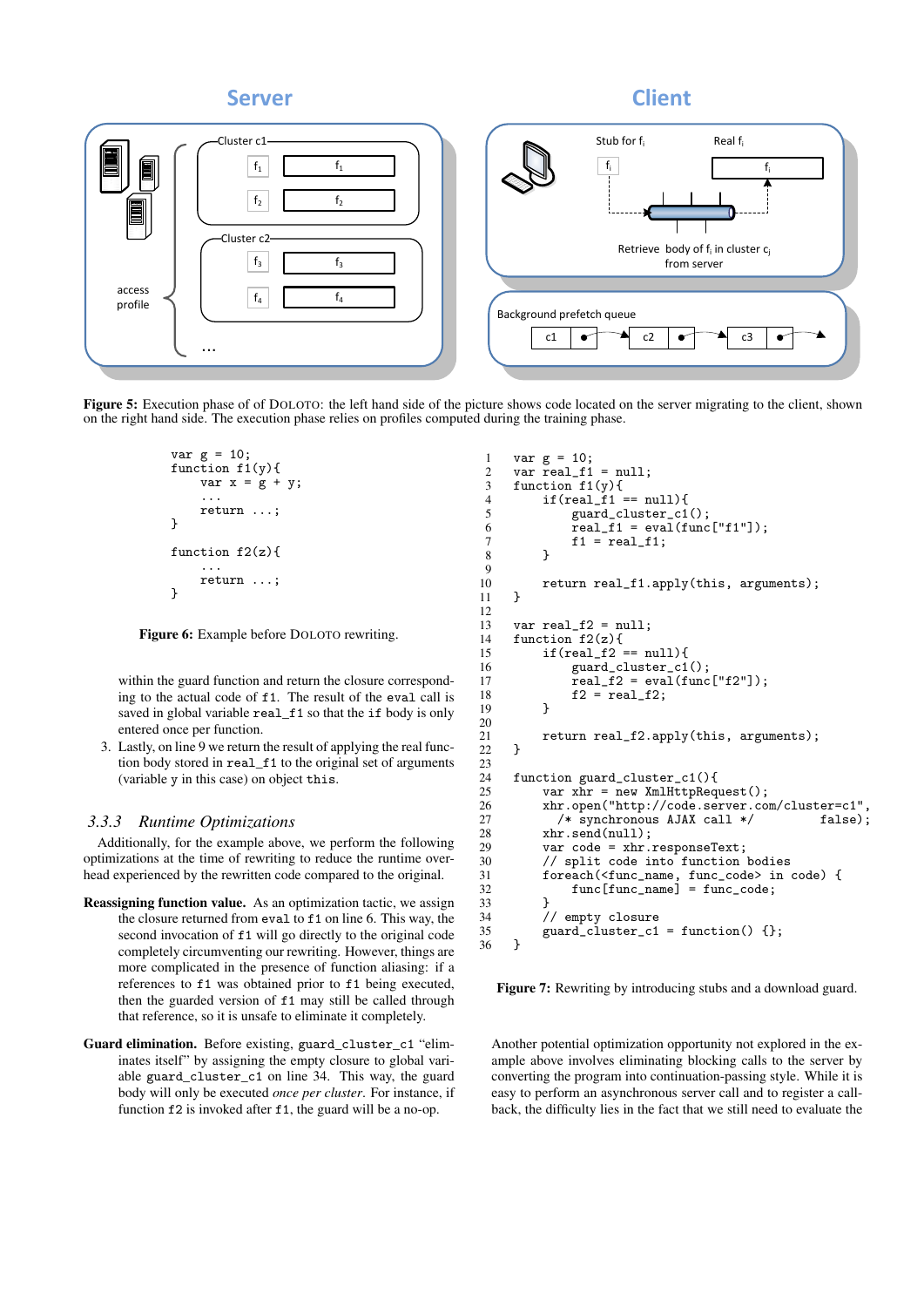```
1 var xhr = new XmlHttpRequest();<br>2 function next_cluster(){
 2 function next_cluster(){<br>3 xhr.open("http://cod
 3 xhr.open("http://code.server.com/next",<br>4 /* asynchronous AJAX call */ true);
            /* asynchronous AJAX call */5
 6 xhr.\text{onreadstatechange} = \text{handle\_cluster};<br>
7 \quad xhr.\text{send}(\text{null}):7 xhr.send(null);<br>8 }
      \mathcal{F}9
10 function handle_cluster(){<br>11 if (xhr.readyState != \frac{1}{2}if (xhr.readyState != 4) { return; }
12 var code = xhr.responseText;
13 if (code == "") return; // last cluster
14
15 // split code into function bodies
16 foreach(<func_name, func_code> in code) {
17 func[func_name] = func_code;
18 }
\frac{19}{20}20 // go fetch the next cluster<br>21 mext cluster():
21 next_cluster();<br>
22 + 22 = 22\mathcal{P}\frac{23}{24}24 // initial invocation of next_cluster<br>25 // after the document is done loading
25 // after the document is done loading<br>26 document.attachEvent("onload", next c
      document.attachEvent("onload", next_cluster);
```
### Figure 8: Background code prefetching.

code in the proper lexical scope when it arrives, which is not really possible within the callback. A notable exception is global (or toplevel) functions, where blocking calls may indeed be eliminated.

### *3.3.4 Additional Code Size Optimizations*

Note that the stubs shown in the example above tend to still be fairly long. To save extra space, we apply the technique described below that typically reduces the size of a stub from several hundred characters to under 50. A key insight is that JavaScript is a dynamic language that allows function introduction at runtime; we do not have to transfer complete stubs over the network as long as we can generate them on the client. Therefore, we parameterize the text of each stub with its name and argument names and then introduce a helper function exp(function\_name, argument\_names) to generate the stub body at runtime.

In the example in Figure 7, we would replace stubs for function f1 and f2 as well as the guard for cluster c1 with

$$
eval(exp("f1", "")); eval(exp("f2", ""));
$$

This runtime code generation reduces the download size at the expense of introducing extra runtime overhead for running function exp and applying eval to the resulting string. Also note that for nested functions, their stubs are introduced at runtime lazily, after the body of containing functions have been expanded. In practice, techniques described in this section save hundreds of kilobytes of JavaScript for large applications such as Live Maps.

### *3.3.5 Code Rewriting Caveats*

In many ways, the example above illustrates the "best case scenario" for our rewriting technique. There are several concerns we have to address when performing function rewriting. Unlike many other mainstream languages, JavaScript allows nested function definitions. Local functions complicate our rewriting strategy, making it necessary to cache real function bodies (real\_f1 and real\_f2 in examples above) in a local context just before the function definition. Also notice that since local declarations may close over variables in the lexical scope, we are careful to perform evaluation

of real function bodies in the same context as the original function declaration. Clearly, performing an eval in the top-most lexical scope, for example, may create references to undefined variables.

JavaScript allows the developer to define function closures, which may be assigned to variables, passed around, and invoked arbitrarily. Unlike regular function definitions, closures are allowed to be anonymous. When rewriting anonymous closures, we have to traverse up the AST to find an appropriate place for introducing cache variables. Furthermore, the optimization of reassigning the function value does not apply to function closures, which often have multiple aliases within the program.

It is important to recognize that our rewriting relies of the abstraction of functions that are entities that may only be created, assigned, or applied. However, if the original program, for instance, chooses to examine the code of a function by calling f.toString(), clearly, the stubbing we perform is going to produce unexpected results. Fortunately, we have not encountered cases such as this is practice.

### 3.4 Background Code Prefetching

Background code prefetching allows us to push code to the client instead of having the client pull code from the server. When translating JavaScript files, we inject prefetch code shown in Figure 8 into each HTML file passed to the client. Our approach relies on the server maintaining per-client status with respect to the code that has already been transferred over. A viable alternative would be to transfer cluster information to the client so that it would be able to specify to the server which function to fetch. Note that when fetching a cluster it is not necessary to specify the entire cluster: a single function from it will suffice.

Function next\_cluster requests the *next* cluster in the access profile that has not yet been transferred over from the server. Function handle\_cluster is registered as an AJAX callback on line 6 to process the server response to update the global array func with the function bodies it retrieved. As the last step, on line 21 function handle\_cluster calls next\_cluster again. This way, there is a continuous queue of downloads from the server that is driven by the client. The initial code request is performed by registering an onload handler for the page as shown on line 26. Cluster  $\perp$  which contains functions that are never seen as part of runtime training is never eagerly returned by the server.

Note that we are careful to only download one cluster at a time. This is because most browsers only allow a total of two open connections per server at a time. We do not want to use up all the connectivity just by downloading code. Newer browsers, however, typically increase this threshold to allow for more connections. Viable alternatives to "constant" code prefetching include putting fetching the next cluster based on a timer event or perhaps even detecting periods of user inactivity by intercepting UI events.

### 4. EXPERIMENTAL RESULTS

In this section, we evaluate the performance of DOLOTO's code splitting against the five benchmark applications shown in Figure 9. These applications were chosen to represent a range of small to large applications, and to test a range of code vs. resource demands. At one extreme, the relatively small application Bunny Hunt uses very little JavaScript code and many images. At the other extreme, Google Spreadsheets is composed of very few images and a large body of JavaScript code.

### 4.1 Experimental Setup

The goal of our experiments was to evaluate the impact of code splitting on the download size and initial responsiveness of real-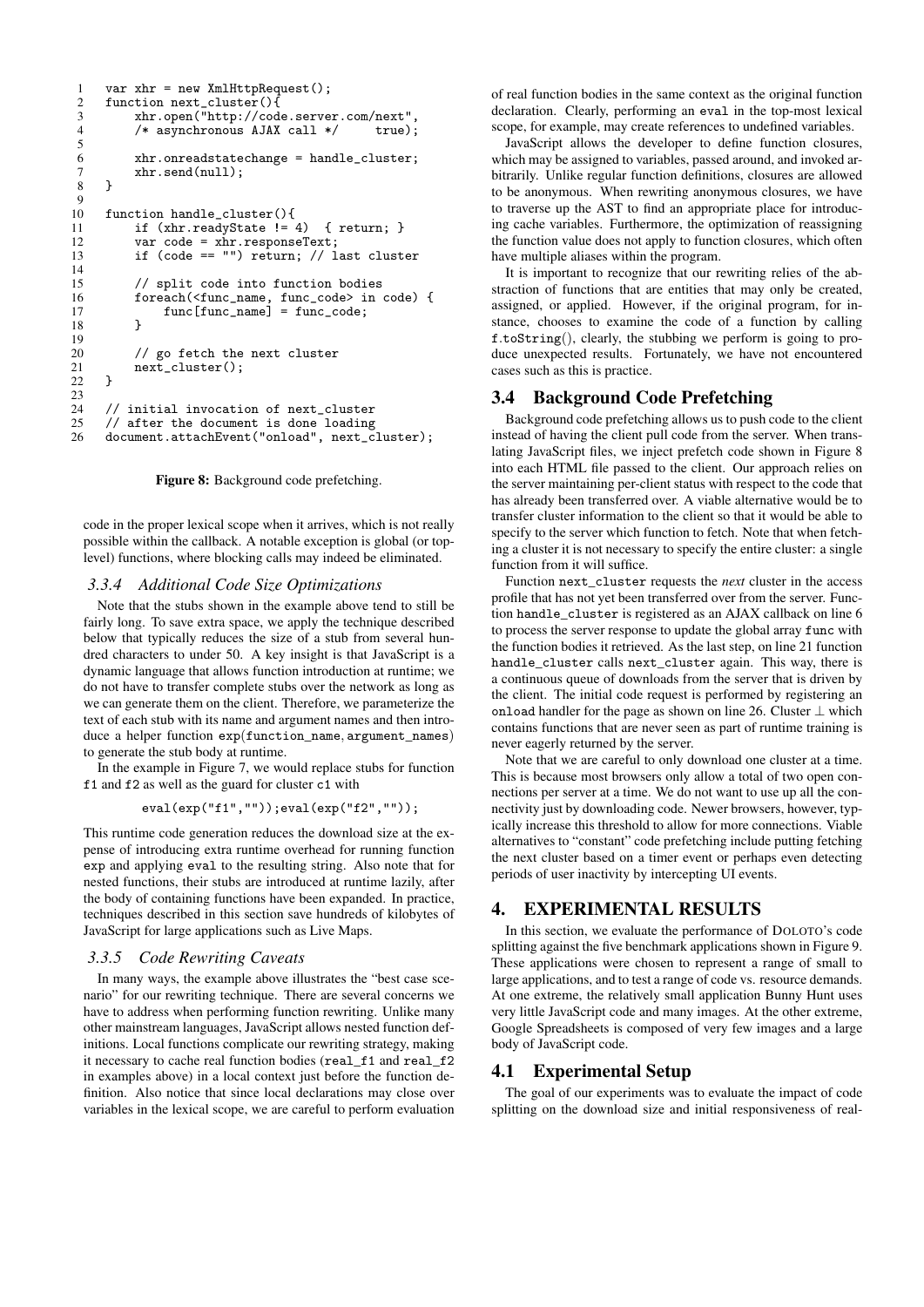| Web application     | <b>Application URL</b>                           | <b>Description</b>                                     |
|---------------------|--------------------------------------------------|--------------------------------------------------------|
| Chi game            | http://chi.lexigame.com                          | Online arcade game                                     |
| <b>Bunny Hunt</b>   | http://www.themaninblue.com/experiment/BunnyHunt | Online arcade game                                     |
| Live.com            | http://www.live.com                              | Customizable mash-up page                              |
| Live Maps           | http://maps.live.com                             | Interactive mapping and driving directions application |
| Google Spreadsheets | http://spreadsheets.google.com                   | Online spreadsheet application                         |

Figure 9: Summary of information about benchmark Web 2.0 applications used in this paper.

world, third-party Web applications for a variety of realistic network conditions. When setting up an experimental testbed, we faced several challenges:

Modifying third-party applications: While it is our proposal that DOLOTO become part of server-side Web application deployment, we do not have any control over the server-side environments of the applications with which we are experimenting. In order to apply DOLOTO to these applications, we implemented DOLOTO as a rewriting proxy that intercepts the responses from third-party Web servers and dynamically rewrites their JavaScript content using our code splitting policies. In all our experiments, our client-side Web browsers are chained to the proxy implementation of DOLOTO. To accurately simulate a server-side deployment of DOLOTO with off-line rewriting of application code, we ensure that our dynamic rewriting is not in the critical path of serving Web pages. Thus, our DOLOTO proxy caches the results of its rewritings such that a second visit to the page is immediately fulfilled.

Sites serving multiple versions of Web application code: Web applications frequently serve different versions of their code over time, either as part of a rolling upgrade or as part of a concurrent A/B test of new functionality. To get comparable and consistent results, our experiments rely on training and executing on the same Web application code. To be sure that our experiments are always run against the same version, we deployed the Squid caching proxy [19] that held a single copy of our benchmark Web application code. To ensure that all components of the Web applications were cached, we used an additional HTTP rewriting proxy, Fiddler [9], that forces all components of a Web application to be cache-able by modifying the HTTP cache-control headers set by the original Web site.

Simulating realistic network conditions: In order to collect execution times for a realistic range of network conditions, we used a wide-area network simulator that provides control over the effective bandwidth, latency, and packet loss rates of a machine's network connection. We use this network simulator to simulate three different environments: a Cable/DSL connection with a lowlatency network path to a Web site (300 kbps downstream bandwidth and 50 ms round-trip latency); a Cable/DSL connection with a high-latency network path (300 kbps downstream bandwidth and 300 ms round-trip latency); and a 56k dial-up connection (50 kbps downstream bandwidth and 300 ms round-trip latency).

Our training setup uses Fiddler, Squid, and DOLOTO as shown in Figure 10(a). The DOLOTO proxy is running on a machine with a dual Intel Xeon, 3.4GHz CPU, with 2.5GB of RAM. The clientside machine is a Pentium 4 3.6 GHz machine equipped with 3 GB of memory running Windows Vista with Firefox 2.0 used as the browser. The physical network connection between all our test machines is a 100 Mb local area network over a single hub.

The corresponding testing setup is shown in Figure 10(b). We first populate a Squid cache running a workload through DOLOTO so that the DOLOTO-processed version of the application is saved in the cache. We then put a a wide-area network simulator between the Squid cache and the browser to evaluate a range of network conditions and replay the same application workload.

### 4.2 Training Phase Statistics

To train the clusters and create the access profiles for a Web application, we collected a profile of several minutes of each Web application's execution under a manual workload that exercised a variety of each application's functionality. For example, the manual workload for Bunny Hunt and the Chi game consists of playing the game and the workload for maps.live.com consists of browsing and searching through the map.

A summary of results for the training phase is shown in Figure 11. Column 2 shows the total (uncompressed) download size for each application in our benchmark suite. Columns 3–6 show information about the code coverage observed during our training run, detailing the number of functions called during the run (absolute number and percentage in columns 3–4) and the *size* of these functions (absolute number and percentage in columns 5–6). Columns 7–10 show a distribution of function sizes that we have observed at runtime. While small functions are quite common, especially in obfuscated sites that deliberately introduce them, there are quite a number of large functions as well, indicating the potential to benefit from removing functions from the initial download.

Finally, columns 11–13 show information about the clusters we constructed. Column 11 shows the minimum-average-maximum number of functions per cluster. As can be seen from the table, it is fairly typical to have a dozen clusters for the larger applications, with some clusters being quite sizable, containing several hundred functions and tens of kilobytes of code in the case of larger applications. Also, it is quite common for a cluster to contain functions from more than one file. This demonstrates our reliance on realistic workloads to re-compose the code instead of the initial code decomposition provided by the developer. Column 13 shows the average cluster size, in KB.

Note that the number of clusters is quite sensitive to the threshold selection. For these results, we used a threshold of 25 ms for the gap between first-run times for functions and a minimum cluster size threshold of 1.5 KB. We created at least one cluster for application frame for applications that contained multiple FRAME or IFRAME tags. For the purposes of measuring download size and time improvements, we ensured that all the functions used during page initialization were included in the initial cluster together.

### 4.3 Execution Phase Statistics

Figure 12 shows the reduction of size achieved with DOLOTO rewriting for our application benchmarks. Columns 2 and 3 show information about the number of percentage of the functions that are rewritten to insert stubs. Since the first cluster is not rewritten and is pushed to the application verbatim, less than 100% of all functions end up being stubbed. Columns 4–6 show the size of the regular (uncompressed) code in its original version, the size of the initial DOLOTO download that includes all the stubs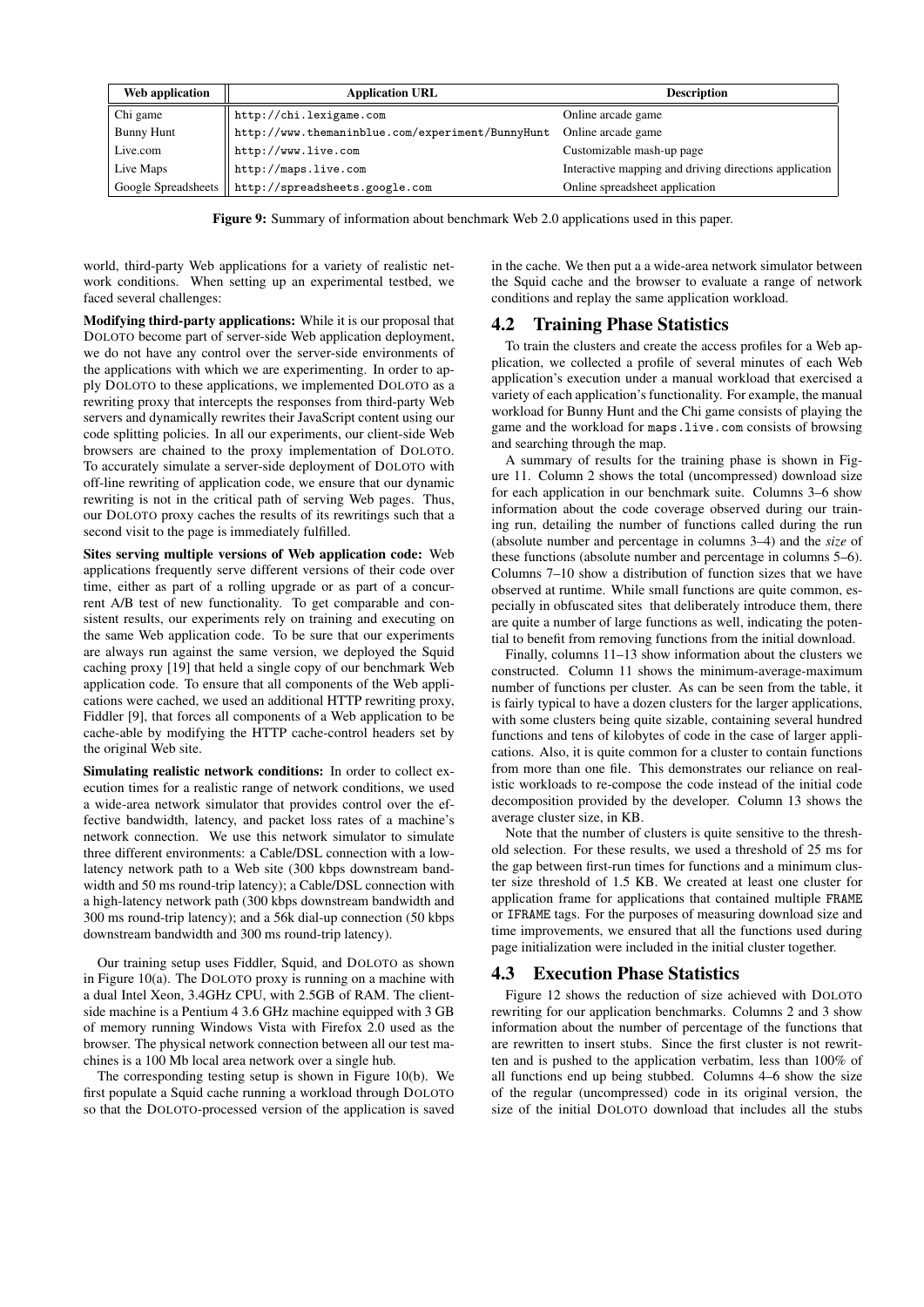

Figure 10: (a) DOLOTO training setup and (b) testing setup described in Section 4.1.

that are sent to the client initially, and the resulting space savings. Columns 7–10 show the same numbers with the code having been run through a JavaScript crunching utility that removes superfluous whitespace — a common strategy for optimizing released JavaScript code. The tool configuration we used did not perform any additional optimizations such as shortening local variable identifiers. Finally, columns 11-14 show the same set of numbers after the code has been crunched *and* run through a gzip compression utility. Gzip compression is a common and perhaps the easiest strategy for reducing the amount of data transferred over the network and it is used widely by the sites we chose as our benchmarks.

In addition to size reduction measurements, we also performed detailed experiments with several representative benchmarks to determine the effect of code size reduction on the overall application execution time for a range of network parameters, as shown in Figure 13. For each group of columns in Figure 13, we show the original execution time, the time with DOLOTO, and the percentage of time savings. Clearly, whether the *size* reduction is accomplished by DOLOTO will translated into execution time reduction depends heavily on application decomposition; more information about sizes of individual components of our benchmarks is shown in Figure 1. It is common to have images and JavaScript code as the biggest application components; below we consider applications with different ratios of the two.

It is not too surprising that, as an application whose download is dominated by images, Bunny Hunt does not show any significant improvements with DOLOTO. On the other hand, mash-up site Live.com, which has JavaScript as its most significant download component, shows pretty significant speed-ups, especially in the case of a low-latency high-bandwidth connection. For high-latency connections, the time savings are tangible, but not as significant because the execution time is dominated by the need to connect to many servers to fetch data to be shown on the mash-up page.

Live Maps shows 26-28% improvements for a range of network

conditions, with dozens of seconds being saved on the slowest connection. This is quite impressive given that a significant portion of the application execution is spent on retrieving map images. However, as Figure 12 shows, these time savings can be explained by the fact that about 45% of the application code is not being transferred in the DOLOTO version. Time savings are most significant for Google Spreadsheet, in which code is the most significant download component. Because the entire application is under 200 KB in size and the image component is quite small, savings accomplished with DOLOTO result in noticable speedups. However, on a 300 ms latency connection, third-party server requests that are used for analytics collection dominate the download time, masking the savings achieved with DOLOTO.

Figure 14 shows the additional time it takes to download the entire code base of an application with background downloading. In general, we see that the additional time to download an application is roughly proportional to the benefit received from code splitting. The intuition behind this is that the total download size, and hence the download time, is increased by the number of stubs and code added to remove functions from the critical download path. Because users can interact with and use an application while background downloading is occurring, we believe this trade-off of longer total download time for shorter latency until a page responds to user interactions is more than worthwhile.

### 5. RELATED WORK

While much work has been done on improving server-side Web application performance and reducing the processing latency [14, 20, 21], recent studies of modern Web 2.0 applications indicate that front-end execution contributes 95% of execution time with an empty browser cache and 88% with a full browser cache [18]. Moreover, browser-side caching of Web content is less effective than previously believed because about 40% of users come with an empty cache [17]. This, along with a trend towards network deliv-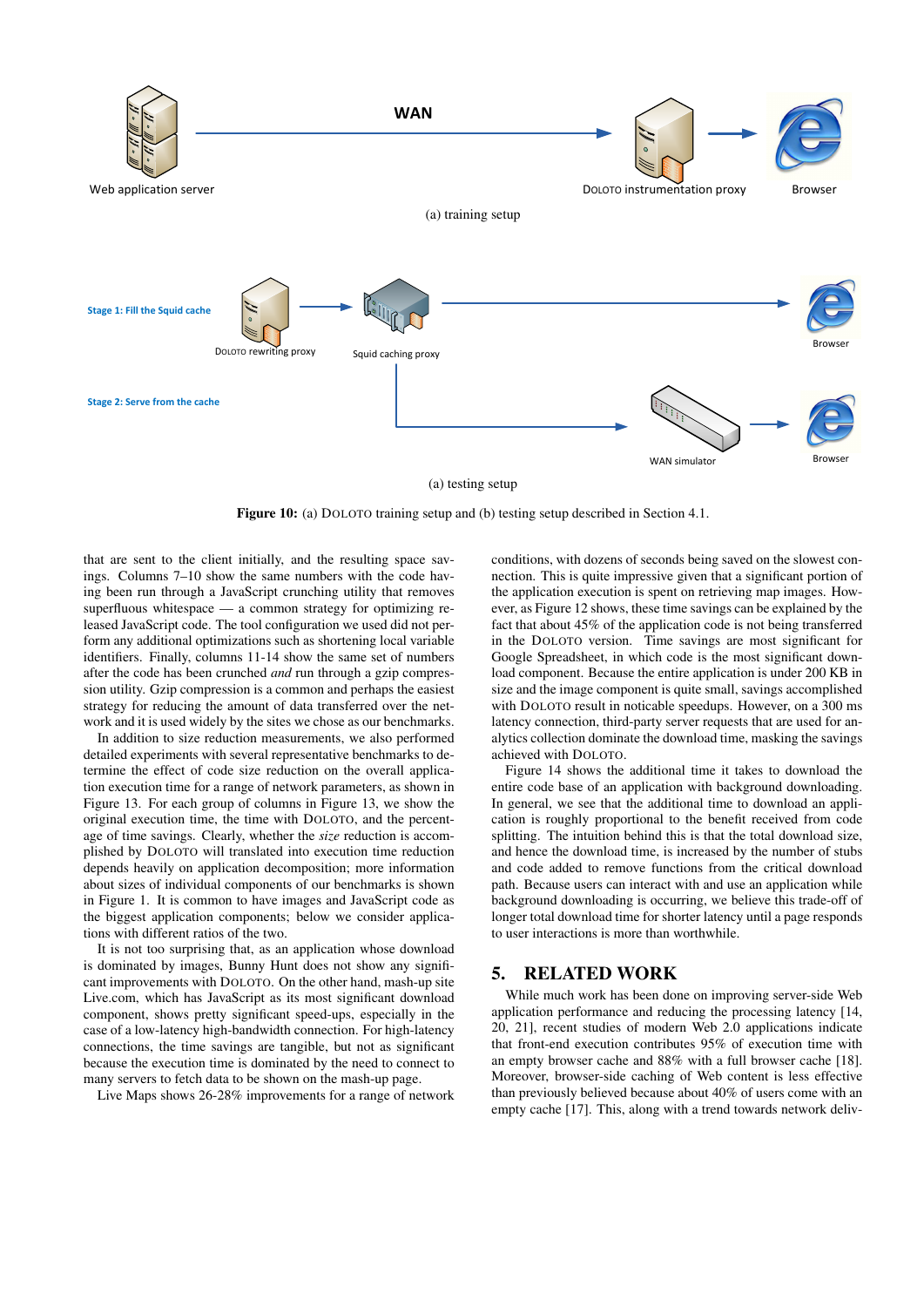|                     |             |               |      | Code coverage in training |      | <b>Function characterization</b> |         |                                |       | Cluster statistics |                  |             |  |  |
|---------------------|-------------|---------------|------|---------------------------|------|----------------------------------|---------|--------------------------------|-------|--------------------|------------------|-------------|--|--|
|                     | Download    | <b>Number</b> | $\%$ | <b>Total</b>              | $\%$ |                                  |         | Size distribution (characters) |       | Number of          | <b>Functions</b> | Average     |  |  |
| Web application     | size. in KB | functions     |      | size, in KB               |      | 100                              | 100-200 | 200-500                        | > 500 | clusters           | per cluster      | size, in KB |  |  |
| Chi game            | 104         | 103           | 29%  | 43                        | 41%  | 22                               | 26      | 28                             | 27    |                    | 3/14/43          | 6.2         |  |  |
| <b>Bunny Hunt</b>   | 16          |               | 44%  | 10                        | 60%  |                                  |         |                                | 8     |                    | 2/7/19           | 3.3         |  |  |
| Live.com            | l.436       | 689           | 21%  | 572                       | 39%  | 203                              | 149     | 165                            | 172   | 14                 | 5/49/461         | 40.9        |  |  |
| Live Maps           | .909        | 803           | 16%  | 835                       | 43%  | 284                              | 188     | 177                            | 154   | 12                 | 6/66/689         | 69.7        |  |  |
| Google Spreadsheets | 499         | 794           | 24%  | -79                       | 35%  | 442                              | 156     | 121                            | 75    | 15                 | 3/52/648         | 12.0        |  |  |

Figure 11: Training statistics for our benchmark applications.

|                     |                  |     |          | Application size, in bytes |                |           |          |                |                             |               |                |  |  |
|---------------------|------------------|-----|----------|----------------------------|----------------|-----------|----------|----------------|-----------------------------|---------------|----------------|--|--|
| Web                 | <b>Functions</b> |     |          | <b>Regular</b>             |                |           | Crunched |                | <b>Crunched and Gzipped</b> |               |                |  |  |
| application         | rewritten        |     | Original | <b>DOLOTO</b>              | <b>Savings</b> | Original  | DOLOTO   | <b>Savings</b> | Original                    | <b>DOLOTO</b> | <b>Savings</b> |  |  |
| Chi game            | 202              | 71% | 125.045  | 69,469                     | 44%            | 124.647   | 69,073   | 45%            | 34.227                      | 21,004        | 39%            |  |  |
| <b>Bunny Hunt</b>   | 24               | 61% | 17.371   | 7.841                      | 55%            | 17.216    | 7.692    | 55%            | 4.836                       | 3.033         | 37%            |  |  |
| Live.com            | .680             | 58% | 882,438  | 472,706                    | 46%            | 882,409   | 472,680  | 46%            | 220.544                     | 129,278       | 41%            |  |  |
| Live Maps           | .463             | 42% | ,125,618 | 617,183                    | 45%            | 1.125,600 | 617.171  | 45%            | 270.644                     | 155,992       | 42%            |  |  |
| Google Spreadsheets | .382             | 48% | 654,192  | 402,060                    | 38%            | 654.142   | 402,010  | 38%            | 180.367                     | 96,452        | 46%            |  |  |

Figure 12: Size reduction after DOLOTO rewriting for our benchmarks.

|                                                               |     | 50kbs/300ms |          |    | 300kbs/300ms |               | 300kbs/50ms |    |          |  |
|---------------------------------------------------------------|-----|-------------|----------|----|--------------|---------------|-------------|----|----------|--|
| Web application    Orig. Dol. %   Orig. Dol. %   Orig. Dol. % |     |             |          |    |              |               |             |    |          |  |
| Chi game                                                      | 37  | 37          | $\Omega$ | 13 |              | 15 13         |             |    | $\Omega$ |  |
| <b>Bunny Hunt</b>                                             | 100 | 92          | 8        | 43 | 41           | 5.            | 22          | 22 | $\Omega$ |  |
| Live.com                                                      | 99  |             | 82 17    | 31 |              | 28 10         | 18          |    | 13 28    |  |
| Live Maps                                                     | 155 | 112 28      |          | 31 |              | $23 \quad 26$ | 26          | 19 | 27       |  |
| Google Sp'sheet                                               | 58  |             | 45 22    | 20 | 20           | $\Omega$      | 18          |    | 39       |  |

Figure 13: Reduction in execution times achieved with DOLOTO. Orig. is the original download time, Dol. is the time to download the whole application in the background, both measured in seconds, and % is the percentage difference.

ery of increasingly sophisticated distributed Web applications, as exemplified by technologies such as Silverlight [12], highlights the importance of client-side optimizations for archieving good end-toend application performance.

Other than the MapJAX project's work on data prefetching in Web 2.0 applications [13], we are not aware of research directly pertaining to responsiveness of Web 2.0 applications, though several projects have focused on software that is delivered over the network. In particular, Krintz et al. propose a technique for splitting and prefetching Java classes to reduce the application transfer delay [8]. Class splitting is a code transformation that involves

|                                        |     | 50kbs/300ms |                 | 300kbs/300ms |    |                 | 300kbs/50ms                   |    |                 |  |
|----------------------------------------|-----|-------------|-----------------|--------------|----|-----------------|-------------------------------|----|-----------------|--|
| Web application $\parallel$ Orig. Dol. |     |             | $\%$            |              |    |                 | $ Orie.$ Dol. $%  Orie.$ Dol. |    | $\mathcal{A}_0$ |  |
| Chi game                               | 37  | 40          | 8               | 15           | 15 | $\Omega$        | 8                             |    | 113.            |  |
| <b>Bunny Hunt</b>                      | 100 | 100         | 0               | 42           | 43 | 2 <sup>1</sup>  | 22                            | フフ | 0               |  |
| Live.com                               | 99  | 216         | 118             | 31           | 44 | 42 <sup>1</sup> | 18                            | 36 | 100             |  |
| Live Maps                              | 155 | 210         | 35 <sup>1</sup> | 31           | 57 | 84              | 26                            | 52 | 100             |  |
| Google Sp'sheet                        | 58  | 70          | 21              | 20           | 24 | 20              | 18                            | 18 | 0               |  |

Figure 14: Background code loading overhead. Orig. is the original download time, Dol. is the time to download the whole application in the background, both measured in seconds, and % is the percentage difference.

breaking a given class into part: hot and cold, depending on usage patterns observed a profile time. The cold part is shipped to the client later in a demand-driven fashion. Our profile construction approach may be seen as a generalization of their technique, in particular, the code clusters we identify represent "degrees of urgency": the first cluster must be transferred right away, while others can be transferred later so their transfer is overlapped with client-side execution. Finally, code whose execution was *not* observed in our profile runs often constitutes a significant portion of the application.

Other researchers have focused on reducing the amount of code that is shipped over the wire, most notably in the case of extracting Java applications [23, 24]. There are several distinguishing characteristics between that work and ours. First, with some notable exceptions, JavaScript applications have not yet taken advantage of library-based application decomposition. Exceptions include reliance on Ajax libraries such as AJAX.NET, the Dojo Toolkit, and others, which suggests that going forward, the issue of application extraction may become important once again. Second, the reason for performing extraction was the need to minimize space requirements for applications that are designed to be deployed in embedded settings such as J2ME.

Related work includes research into automatic partitioning of programs to execute in a distributed environment [5, 22]. DOLOTO shares many similarities with these tools, such as the automatic insertion of proxy references. The key difference is that all code partitioned by DOLOTO eventually executes on a single machine, and the optimization is to minimize the execution delay due to criticalpath code transfer time, not data communication between distributed components.

Recently developed Web 2.0 frameworks such as the Dojo toolkit [2] support explicit code loading of JavaScript in a manner similar to languages with dynamic code loading such as Java and C# [10, 6, 3]. This approach relies on the developer breaking the application into meaningful pieces, as opposed to our work that focuses on existing large applications and can work with them without any modifications. In fact, Web 2.0 application performance guides suggest decomposing the application into meaningful pieces manually [18]. Our work can be seen as an attempt to automatically